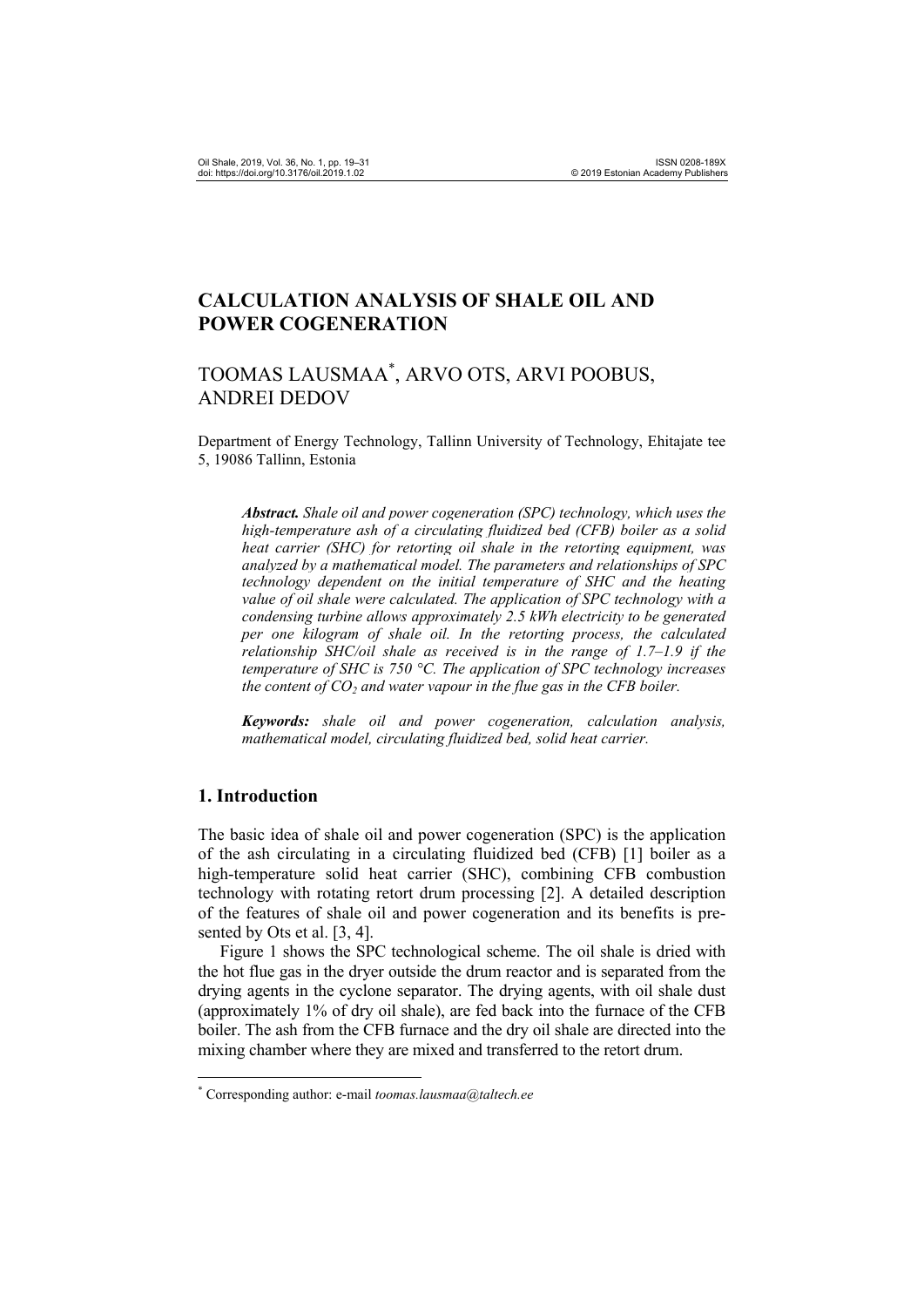

Fig. 1. SPC technology schema.  $1 -$ oil shale storage,  $2 -$  dryer,  $3 -$  cyclone of dry oil shale,  $4 -$  mixer of SHC and oil shale,  $5 -$  rotating retort reactor,  $6 -$  separator of oil vapour and semi-coke,  $7 -$ CFB boiler, Fig. 1. SPC technology schema. 1 – oil shale storage, 2 – dryer, 3 – cyclone of dry oil shale, 4 – mixer of SHC and oil shale,<br>5 – rotating retort reactor, 6 – separator of oil vapour and semi-coke, 7 – CFB boiler, 8 – con 10 – flue gas cleaner, 11 – bottom and fly ash bunker, 12 – turbo-generator for power production.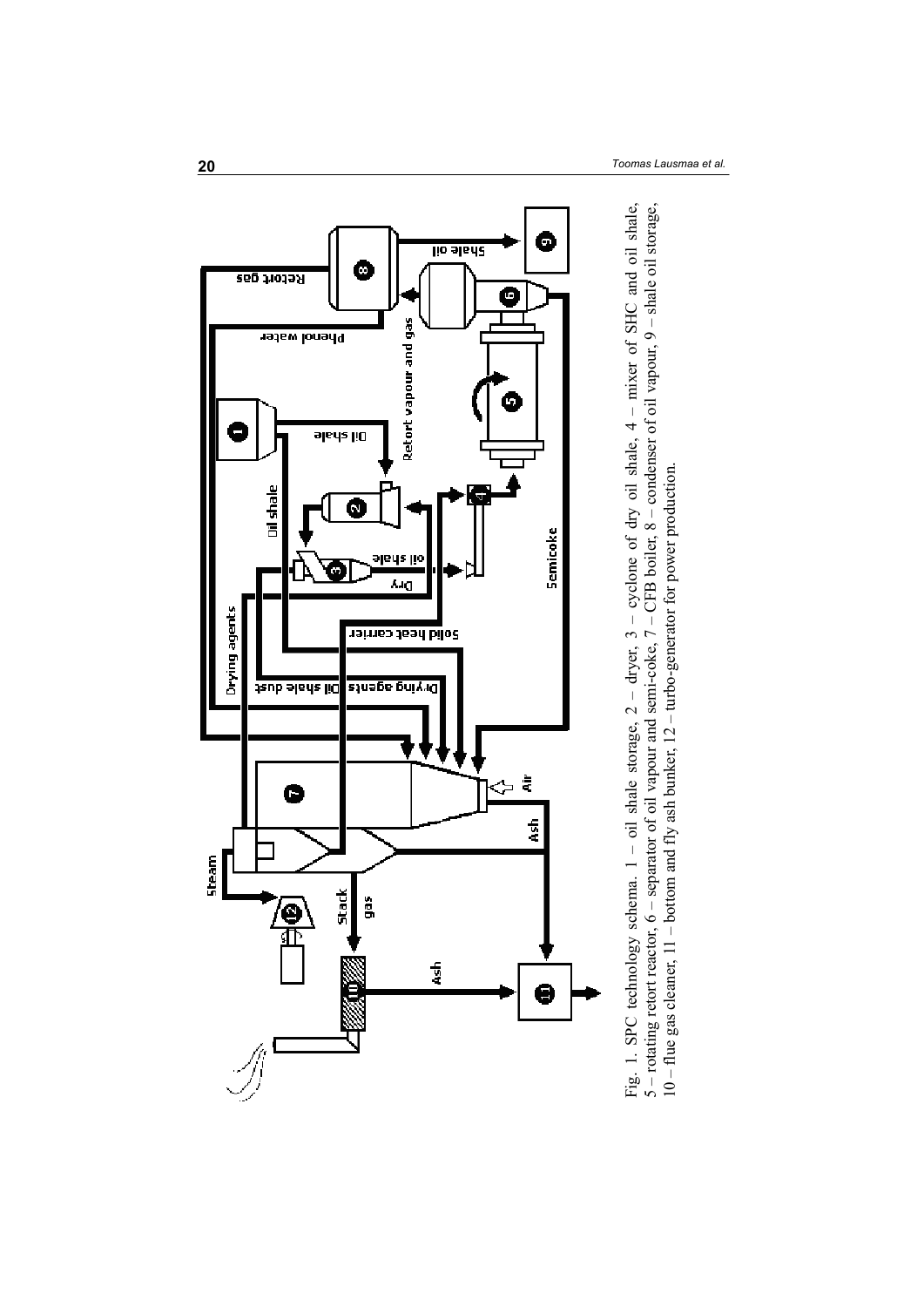After the retort drum, the gaseous retort products are separated from the semi-coke in the separator. The semi-coke is then fed into the CFB boiler furnace. Semi-coke here is understood as a mixture of semi-coke and SHC (ash). The shale oil is separated from the gaseous retort products in the condenser and directed into the storage collection. The retort gas and pyrogenous water are fed into the furnace of the CFB boiler. In the boiler, heat for steam generation is received from the combustion of the retorting process co-products: semi-coke and high-caloric retort gas, but also from the sensible heat of semi-coke and the direct firing of oil shale.

A mathematical model of SPC technology was elaborated for the calculative analysis of the technological process.

The analysis of SPC technology is based mostly on the equipment operating currently at Eesti Energia, the Foster Wheeler CFB boiler, with an electrical capacity of 107.5 MW, and the Enefit retort drum, with an oil shale input capacity of 280 tons of oil shale per hour.

## **2. Calculation data**

The model for the analysis of SPC technology consists of:

- 1. thermal and mass balances of the oil shale dryer before retorting
- 2. thermal and mass balances of the retort drum
- 3. thermal and mass balances of the CFB boiler integrated with the retort drum

The main parameters affecting the SPC process are the heating value of oil shale and temperatures of ash for retorting and semi-coke entering the CFB furnace.

The heating value of oil shale is an integral indicator of oil shale quality. Despite the fluctuation of the composition of oil shale, there is a firm relationship between the technical characteristics and heating value of oil shale. The heating value of dry matter in oil shale depends on the content of ash and carbonate carbon dioxide in the fuel. The heating value of asreceived matter depends additionally on the moisture in the fuel. It enables, on the basis of statistical data, a correlation to be established between the heating value of oil shale and the contents of ash, carbonate carbon dioxide and moisture in the fuel [5–8]. The subsequent calculations are based on Estonian oil shale data [5].

The heating value of oil shale as received was chosen in the range of 7–12 MJ/kg. The energy distribution of oil shale organic matter in the decomposition process was as follows:

- 53.5% shale oil
- 18.0% retort gas
- 23.5% semi-coke
- 5 % pyrogenous water

Table 1 presents the other main initial data selected for the calculations.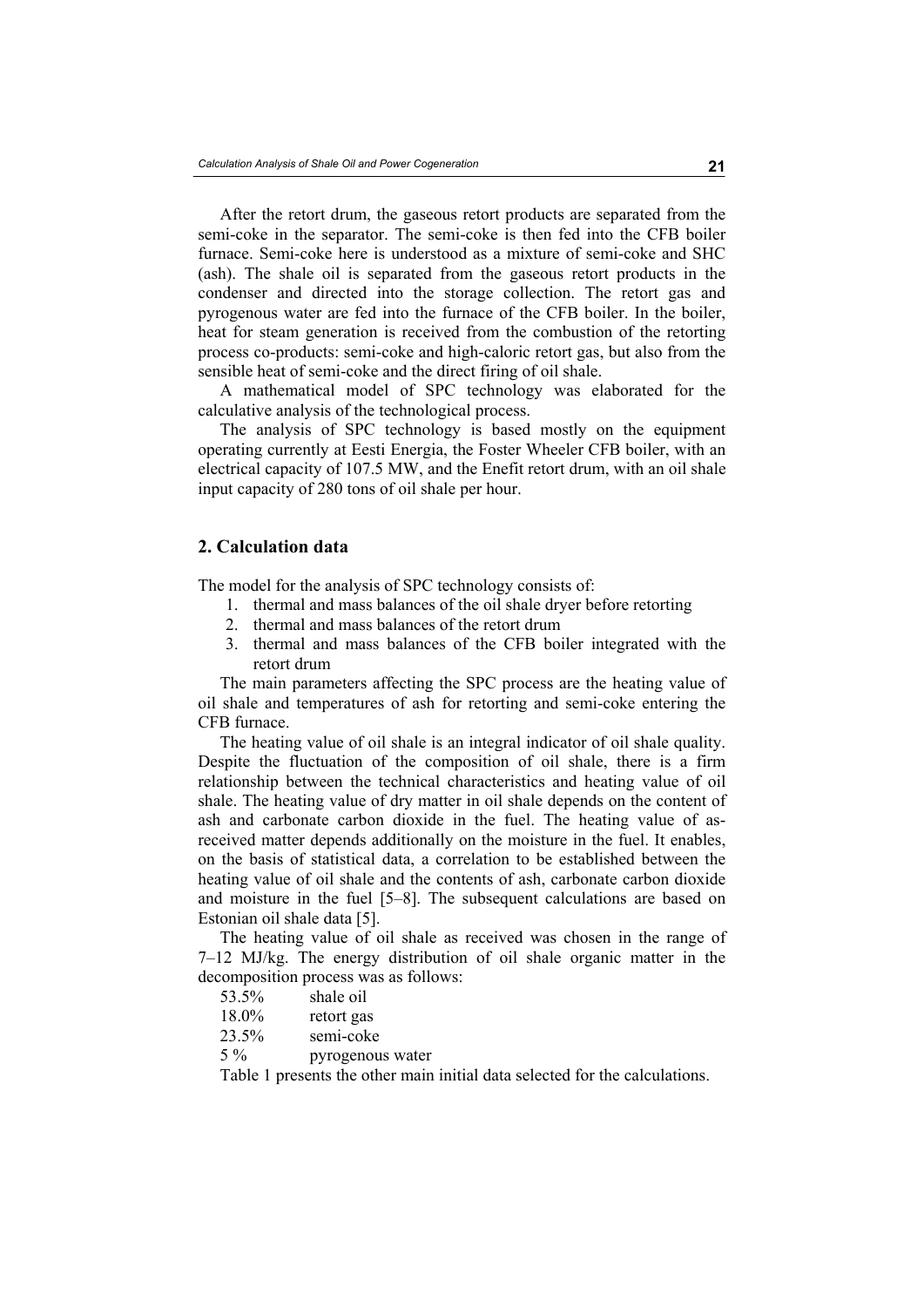#### **Table 1. The main initial data selected for the calculations**

| Initial temperature of oil shale entering the dryer, $\degree$ C                    | 20             |
|-------------------------------------------------------------------------------------|----------------|
| Temperature of drying gas from the boiler, °C                                       | 500            |
| Temperature of drying gas after the dryer, $^{\circ}C$                              | 150            |
| Temperature of oil shale after drying, °C                                           | 120            |
| Temperature of ash (SHC) for retorting, $^{\circ}C$                                 | 750*           |
| Temperature of semi-coke entering the furnace, $\mathrm{^{\circ}C}$                 | 500            |
| Temperature of retort gas and pyrogenous water entering the furnace, <sup>o</sup> C | 20             |
| Extent of decomposition of carbonates in the CFB furnace                            | 0 <sub>7</sub> |
| Excess air factor                                                                   |                |
|                                                                                     |                |

\* For comparison, in some calculations, the temperature of SHC was set at 800 °C.

# **3. Main heat fluxes in the shale oil and power cogeneration**

Figure 2 shows the main heat fluxes in the shale oil and power cogeneration related to the heat balance of the boiler.



Fig. 2. Heat fluxes in the SPC schema. Denotations:  $Q<sub>SHC</sub>$  – quantity of heat released from the boiler with a solid heat carrier;  $Q_{DG}$  – quantity of heat released from the boiler with flue gas for drying oil shale before retorting;  $Q_{DGB}$  – quantity of heat with gas returning from the dryer;  $Q_{OSR}$  – sensible heat of oil shale before drying;  $Q<sub>OSD</sub>$  – sensible heat of oil shale after the dryer;  $Q<sub>SC</sub>$  – quantity of heat with semicoke from the retort drum into the boiler;  $Q_{VRP}$  – sensible heat of volatile products of retorting;  $Q_{RG}$  – quantity of heat with retort gas into the boiler;  $Q_{PW}$  – quantity of heat into the boiler with pyrogenous water;  $Q_{SO}$  – sensible heat of shale oil after condensation;  $Q_{CW}$  – quantity of heat transferred to the cooling water in the condenser;  $Q_{OS}$  – quantity of heat into the boiler with oil shale from the bunker;  $Q_A$ – sensible heat of combustion air;  $Q_S$  – quantity of heat leaving the boiler with steam;  $Q_{LG}$  – heat losses with leaving flue gas;  $Q_{ASH}$  – heat losses with ash.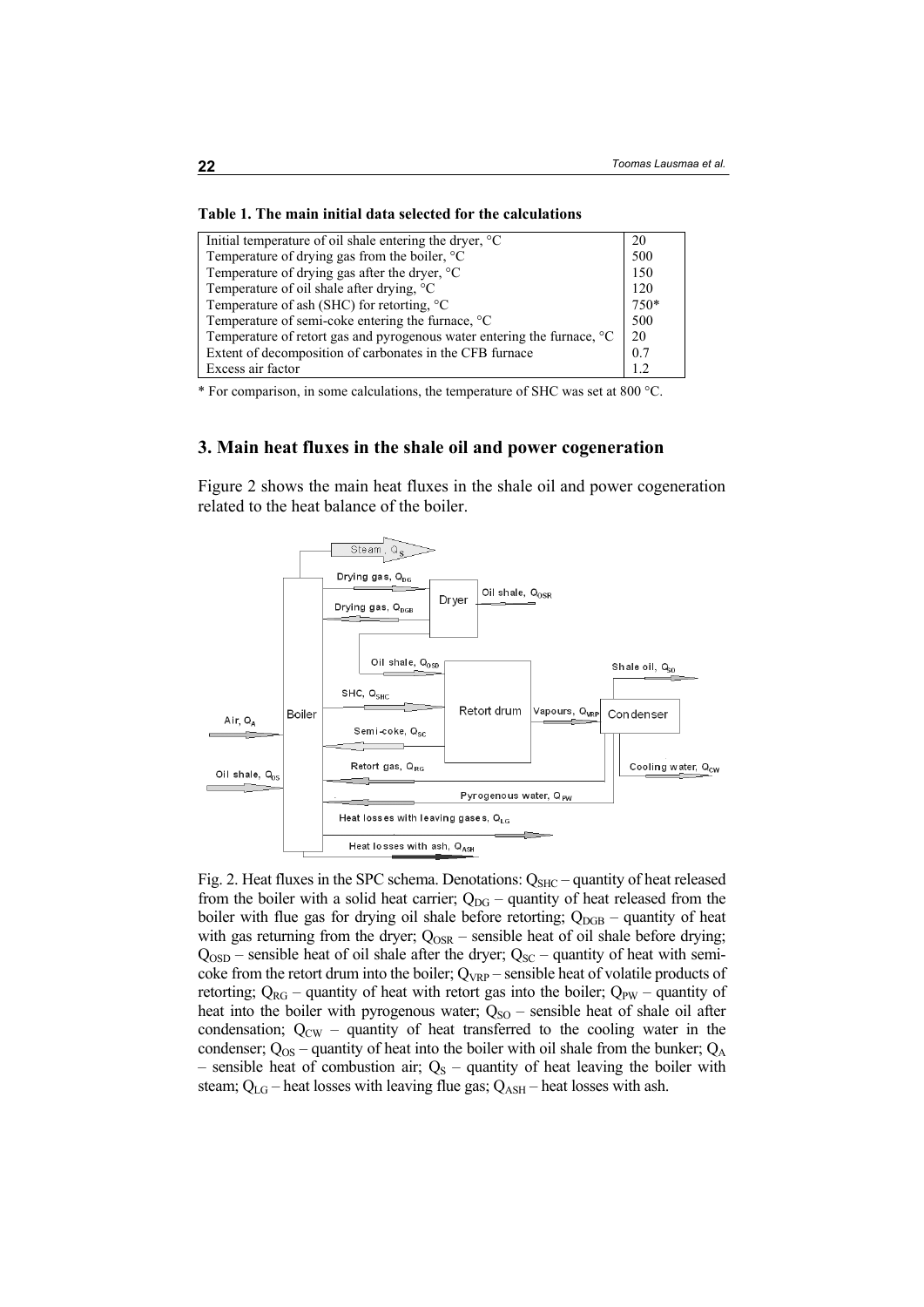The heat losses due to the external cooling of the boiler and the retort drum are not shown in the schema.

In the SPC unit firing only oil shale retorting co-products, the computational heat fluxes for the preliminary drying of oil shale and back from the dryer into the boiler are almost equal (Fig. 3). Most of the heat entering the dryer is consumed for drying oil shale and returns to the boiler at a much lower temperature than before the dryer, saved into the water vapour, leaving the boiler with flue gas. The heat of the combustion of oil shale dust carried into the boiler by drying gas compensates approximately for the quantity of heat needed for raising the oil shale temperature in the dryer. Semi-coke is transported into the boiler at a temperature of 500 °C and its sensible heat could be used for steam production. The total quantity of heat entering the CFB boiler furnace with semi-coke is due to the high amount of its sensible heat (about 40% of the total heat entering with semi-coke) approximately



Fig. 3. The heat and mass fluxes in the SPC unit consisting of the CFB boiler and the retort drum with an oil shale input capacity of 280 t/h firing only coproducts of oil shale retorting. The extent of carbonate decomposition is 0.7. The heat loss with bottom ash is 9.3 MW and the quantity of heat leaving the condenser with cooling water is 18.3 MW. The quantity of heat entering the furnace of the CFB boiler with semi-coke consists of its heat of combustion (152 MW) and sensible heat.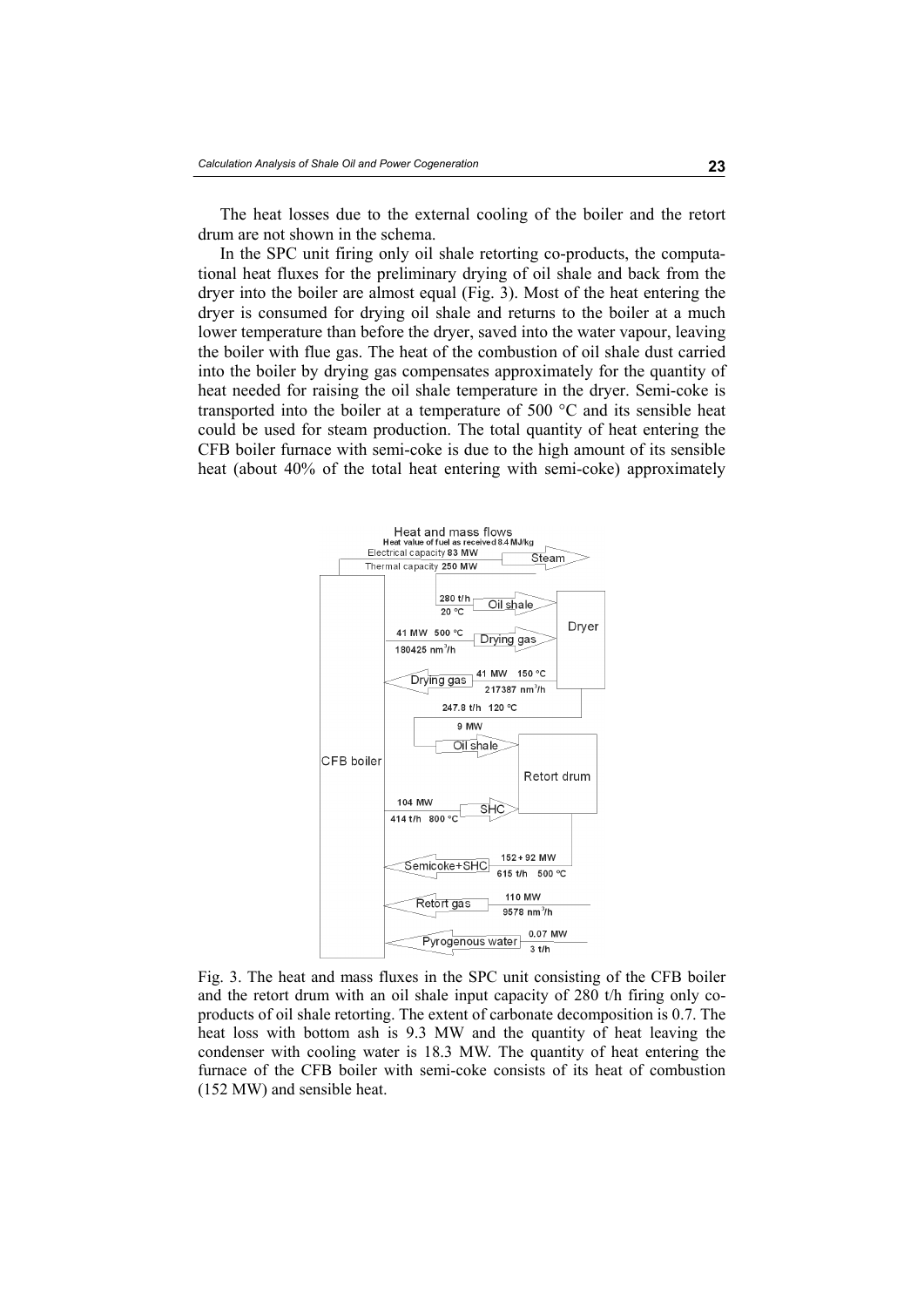twice the quantity of heat entering the furnace with retort gas. The highest amount of heat leaving the boiler is that exiting with steam for electricity generation. The quantity of heat for retorting is substantially smaller (Fig. 3).

### **4. Some calculated parameters characterizing the SPC process**

The quantity of solid heat carrier needed for retorting one mass unit of oil shale depends on the initial temperature of the solid heat carrier and the content of organic matter in oil shale. Increasing the initial temperature of SHC from 750 to 800 °C decreases the quantity of SHC needed for retorting one mass unit of oil shale about 16.5%, with the heating value of semi-coke after retorting increasing about 12% and the generated electricity (kWh) per 1 kg of shale increasing about 2.4%.

Table 2 presents some calculated parameters characterizing the SPC process for the initial temperature of SHC at 750 °C dependent on the heating value of oil shale as received. It follows from the table that the quantity of electricity generated per one kg of shale oil depends only slightly on the heating value of oil shale, about 4% for the range of values of 7–12 MJ/kg. The calculated heating value of semi-coke depends much more on the heating value of oil shale as received, about 48% for the same range of oil shale heating values.

**Table 2. The relationship between SHC and oil shale for retorting and generated electricity (kWh)/1 kg shale oil dependent on the heating value of oil shale as received. The temperature of SHC entering the retort drum is 750 °C** 

| Lower heating value of oil shale,<br>MJ/kg |       | 8.4  | 10    | 11   | 12   |
|--------------------------------------------|-------|------|-------|------|------|
| Moisture, %                                | 99    | 10.6 | 11.4  | 11.4 | 12.3 |
| Content of organic matter, %               | 18.96 | 23   | 27.32 | 30.1 | 32.9 |
| Content of ash, %                          | 49.84 | 47.4 | 44.28 | 42.9 | 40.3 |
| Content of carbonate $CO2$ , %             | 20.3  | 18   | 16    | 14.6 | 13.5 |
| Heating value of semi-coke, MJ/kg          | 0.67  | 0.79 | 0.93  | 1.01 | 1.09 |
| SHC/oil shale as received                  | 1.67  | 1.75 | 1.83  | 1.89 | 1.94 |
| SHC/dry oil shale                          | 1.85  | 1.96 | 2.07  | 2.13 | 2.21 |
| kWh/1 kg produced shale oil                | 2.43  | 2.46 | 2.50  | 2.51 | 2.52 |

# **5. The quantity of electrical power obtained from firing the co-products of shale oil**

An SPC technology unit firing exclusively co-products of shale oil production was considered to assess the possible quantity of electrical output from the combustion of semi-coke and retort gas, with no additional oil shale from the bunker used. Four retort drum capacities  $-70$ , 140, 280 and 560 t/h  $-$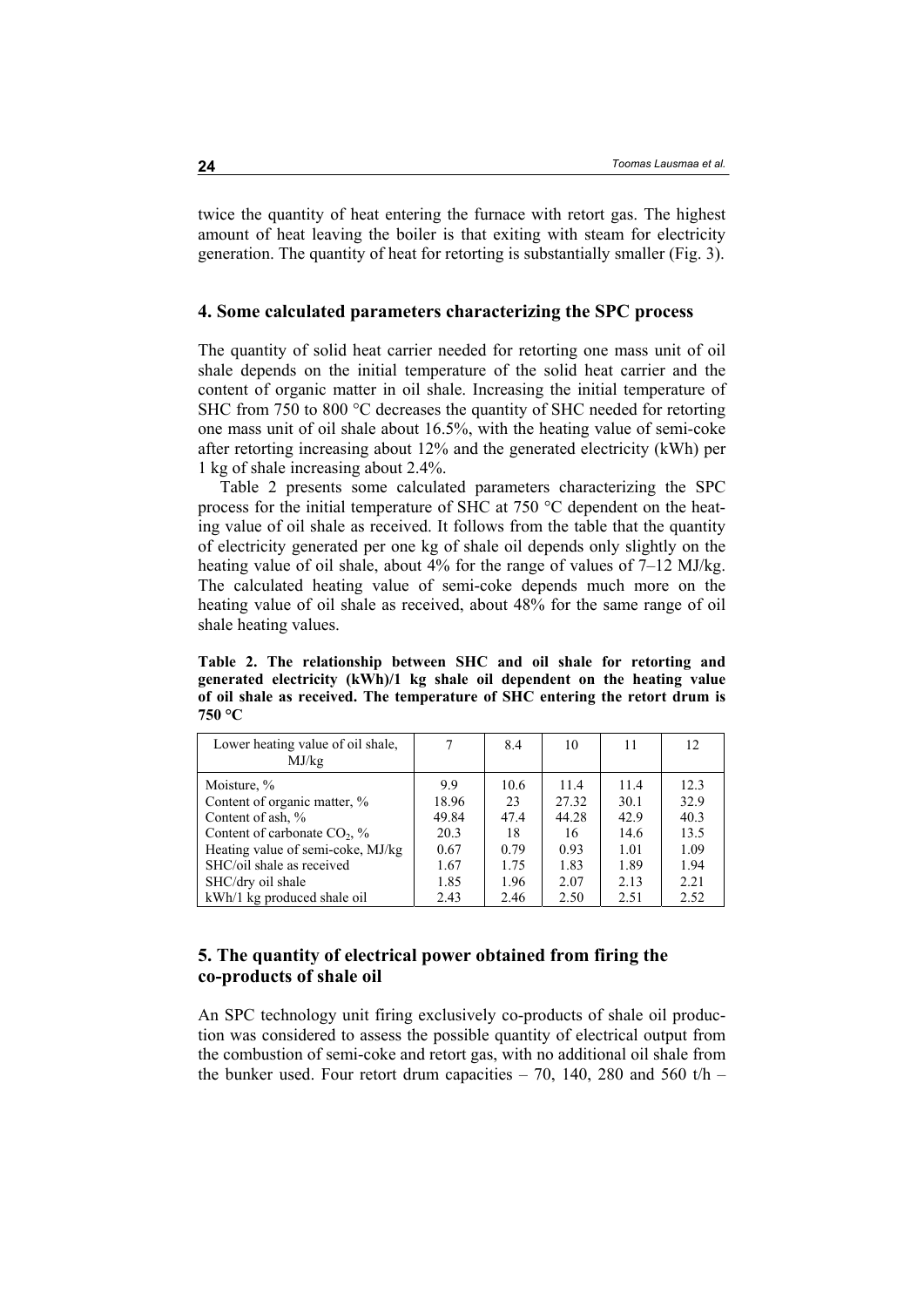were considered. Figure 4 shows the results. It follows from the figure that the Foster Wheeler CFB boiler with a nominal electrical capacity of 107.5 MW fits quite well with the Enefit retort drum with an oil shale input capacity of 280 t/h if the heating value of oil shale is about 11 MJ/kg. The quantity of electrical power produced by firing semi-coke and retort gas in a CFB boiler depends on the heating value of oil shale as received linearly (Fig. 5).



Fig. 4. The electrical capacity of the CFB boiler dependent on the load of the integrated retort drum and the heating value of oil shale as received, if exclusively the co-products of the oil shale retorting process were fired.



Fig. 5. The electrical capacity of the CFB boiler dependent on the heating value of oil shale as received for the integrated retort drum load of 280 t/h.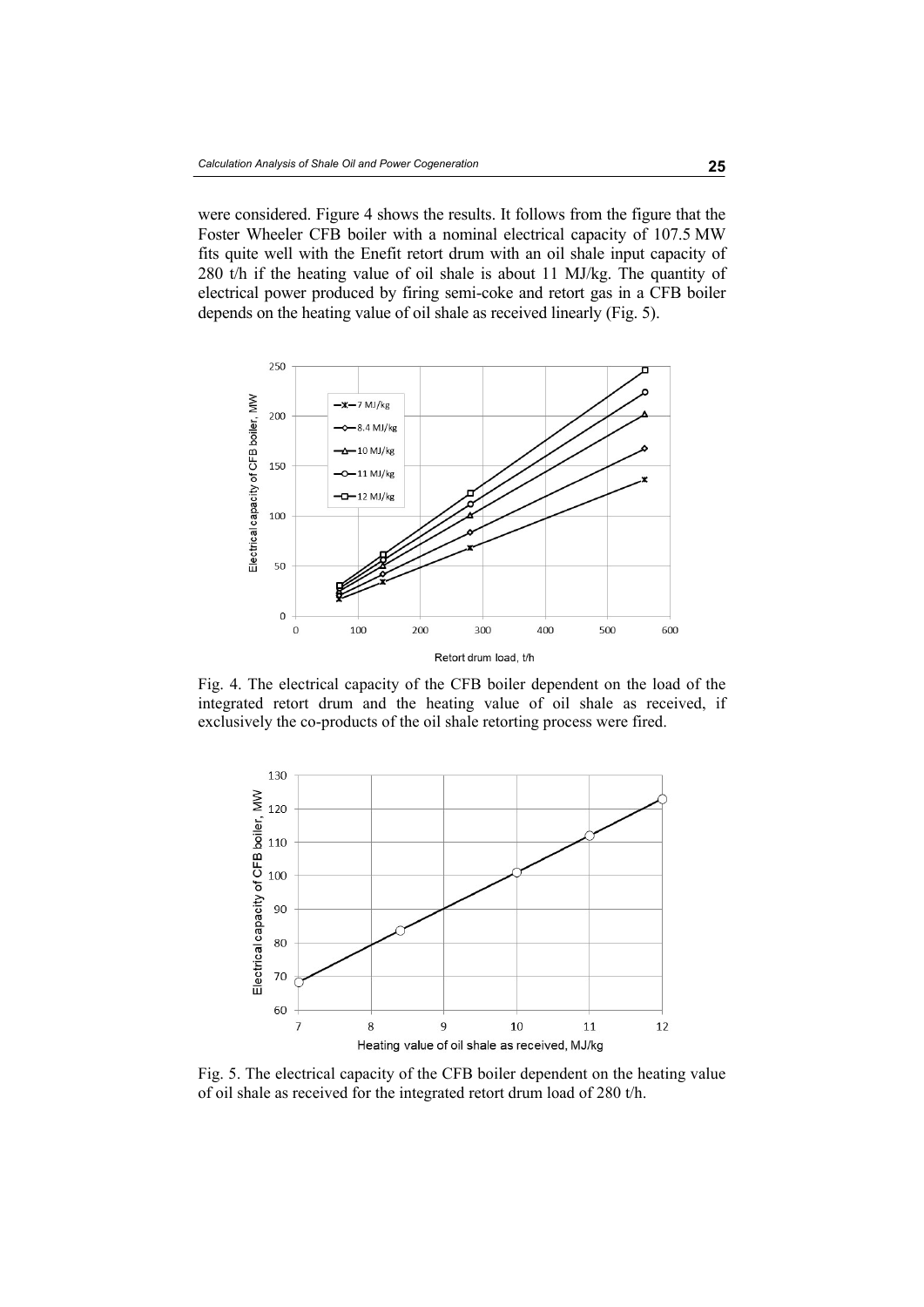## **6. The impact of shale oil and power cogeneration on the composition of flue gas leaving the boiler**

If the oil shale-fired CFB boiler integrates with the retort drum, then the composition of flue gas at the boiler outlet changes. The content of  $CO<sub>2</sub>$  and water vapour in the flue gas increases dependent on the contribution of semicoke and retort gas to electricity generation if oil shale from the bunker is used as additional fuel (Fig. 6). The nonlinearity of said dependence at a low contribution of semi-coke and retort gas to electricity generation is caused by the change of the extent of decomposition of carbonates in semi-coke entering the CFB boiler furnace. If the quantity of ash circulating as SHC is small, then the extent of the decomposition of carbonates for most of the ash is equal to the extent of the decomposition of carbonates in a common CFB furnace. With an increased SHC percentage in the entire ash, more ash circulates through the retort drum and the furnace, passing through the furnace more times. As a result, the extent of the decomposition of carbonates increases. The content of  $CO<sub>2</sub>$  and water vapour in the flue gas also depends on the composition of oil shale (the ratio between organic matter, ash, moisture and carbonaceous  $CO<sub>2</sub>$ ), which could be characterised by the heating value of oil shale (Fig. 7).

The emissivity of flue gas increases due to the increased content of  $CO<sub>2</sub>$ and water vapour. This should be considered in the designing of boiler heat exchange surfaces.



Fig. 6. The content of  $CO<sub>2</sub>$  and water vapour in the flue gas dependent on the contribution of semi-coke and retort gas to electricity generation. The heating value of oil shale as received is 8.4 MJ/kg.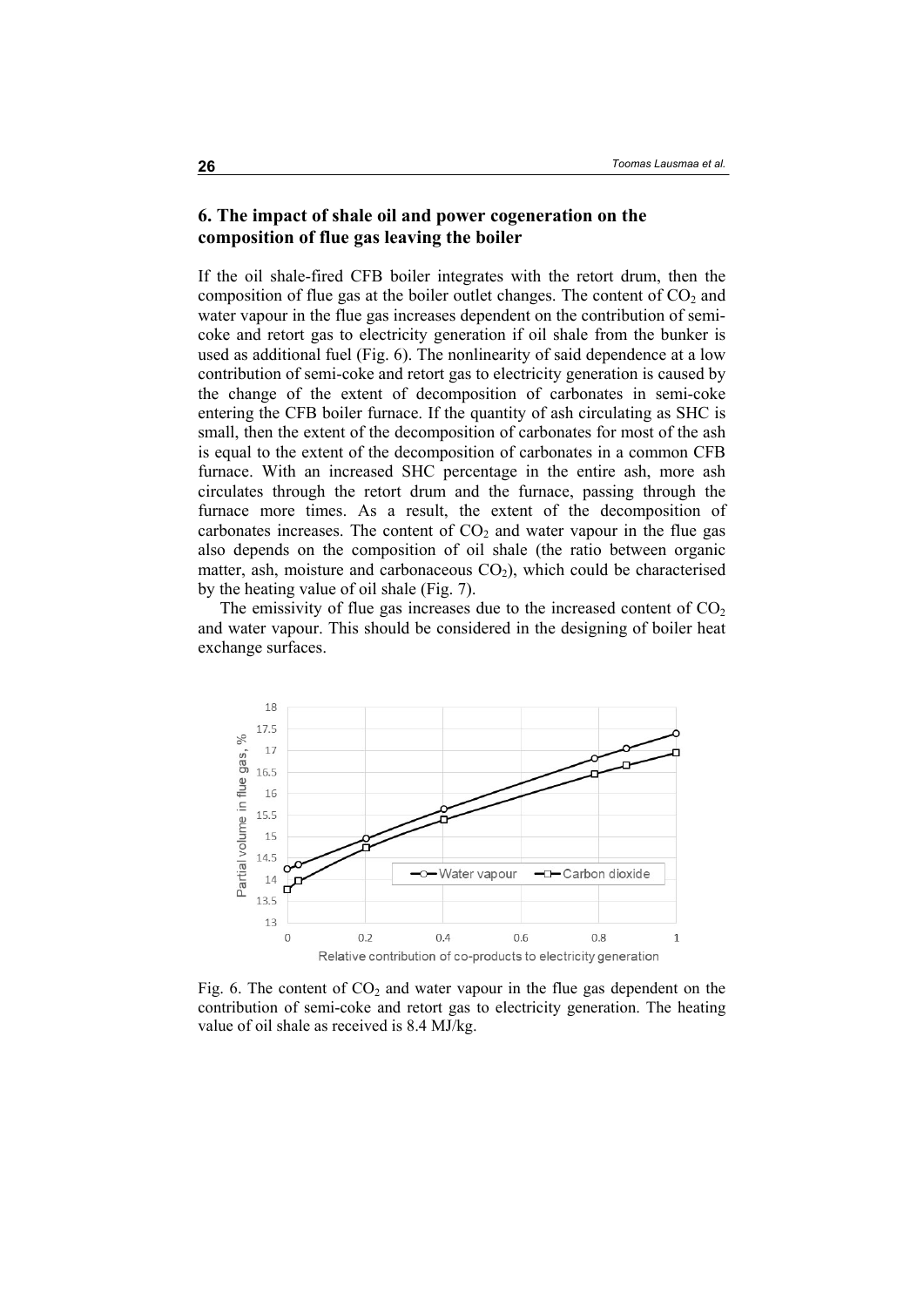

Fig. 7. The content of  $CO<sub>2</sub>$  and water vapour in the flue gas dependent on the heating value of oil shale as received. 1 – water vapour at combustion of semicoke and retort gas;  $2 - CO_2$  at combustion of semi-coke and retort gas;  $3$ water vapour at oil shale combustion;  $4 - CO<sub>2</sub>$  at combustion of oil shale.

### **7. Production of CO<sub>2</sub> per one kWh of generated electricity**

The heat released in a CFB boiler integrated with a rotary drum reactor is divided into two parts:

- 1. heat for electricity generation, including heat losses related to the generation;
- 2. heat for oil shale retorting, including heat loss due to the external cooling of the retort drum.

The quantity of  $CO<sub>2</sub>$  at the boiler outlet is proportionately distributed between these heat quantities. The analysis shows that the application of SPC technology increases the content of  $CO<sub>2</sub>$  in the flue gas and the quantity of CO2 per one kWh of produced electricity as well, compared with the condensing boiler fired only with oil shale. Figure 8 illustrates the relative increase in the quantity of  $CO<sub>2</sub>$  per one kWh of produced electricity in the application of SPC technology dependent on the contribution of semi-coke and retort gas to electricity generation. The absolute value of  $CO<sub>2</sub>$  per one kWh of produced electricity is in the range of 0.92–1.35 kg, dependent on the contribution of co-products to electricity generation.

Production of one kg shale oil generates  $0.21-0.29$  kg  $CO<sub>2</sub>$  dependent on the contribution of semi-coke and retort gas to the production. It is approximately 7–10% of the quantity of  $CO<sub>2</sub>$  forming in the combustion of shale oil.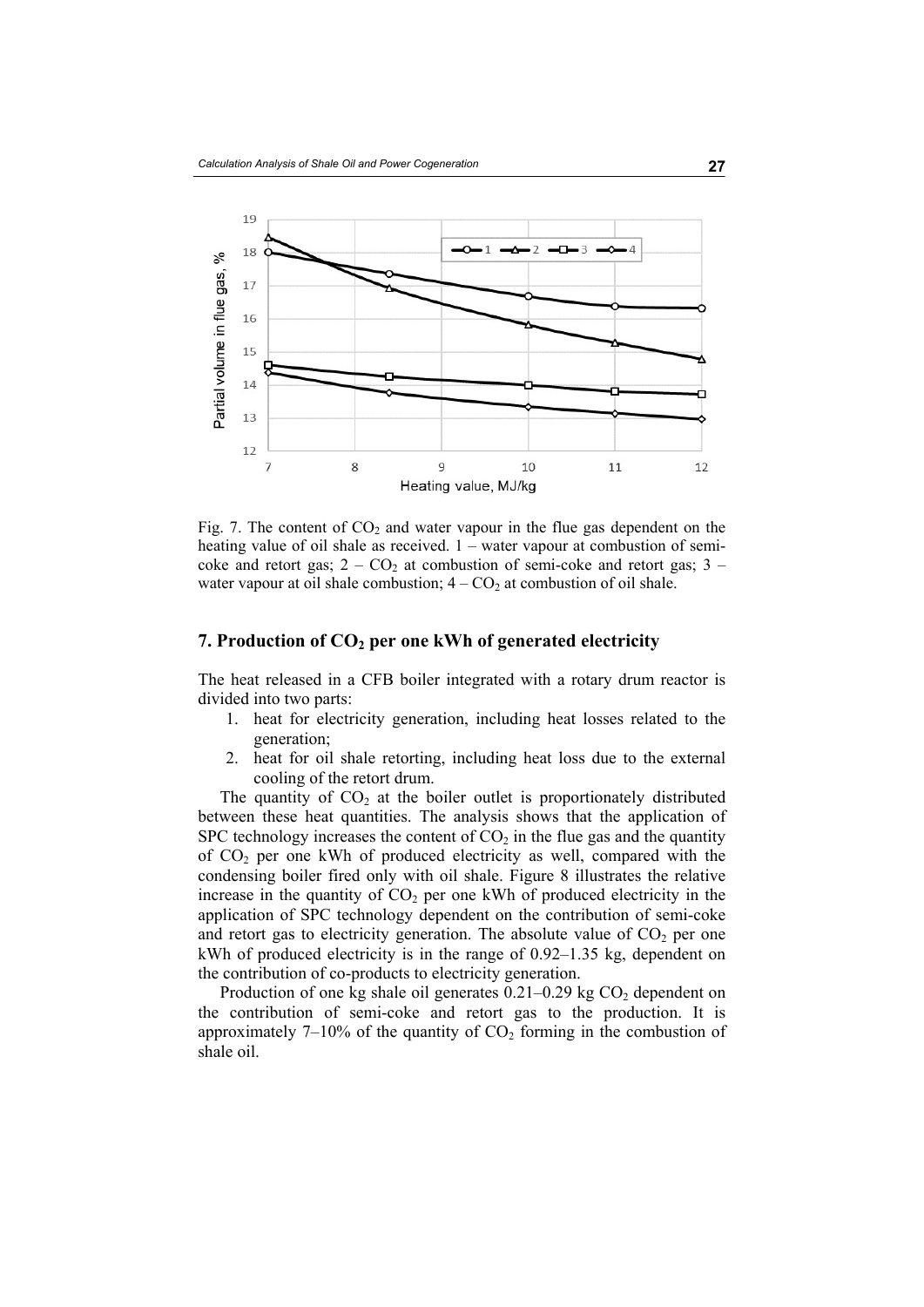

Fig. 8. The relationship between the quantity of  $CO<sub>2</sub>$  per one kWh of produced electricity in the application of SPC technology to the quantity of  $CO<sub>2</sub>$  per one kWh of produced electricity in burning only oil shale dependent on the contribution of co-products to electricity production.

# **8. The distribution of ash leaving the CFB furnace in the SPC technology unit**

The ash leaving the CFB furnace divides into two parts. One part leaves the CFB furnace as bottom ash. The cyclone after the furnace separates the other part into fly ash carried away with flue gas and the ash for the INTREXsuperheater and solid heat carrier for oil shale retorting. SHC and ash for superheating return to the furnace, forming two contours of circulating ash. The capacity of the boiler determines the quantity of ash circulating in the superheater contour. The ash flow through the Foster Wheeler CFB INTREX superheater must insure the required steam temperature at the boiler outlet. The measurements show that for the Foster Wheeler CFB boiler with an electrical capacity of 107.5 MW at Narva Power Plants, the ash flow needed for keeping the nominal steam outlet temperature is approximately 283 kg/s, if the ash temperature in the INTREX superheater is in the range of 760– 620 °C. The quantity of ash needed as a solid heat carrier for retorting depends proportionately on the drum capacity, the initial temperature of SHC and the heating value of oil shale. For the Enefit 280 t/h retort drum, the calculated SHC rate is approximately 136 kg/s if the initial temperature of SHC is 750 °C and the heating value of oil shale as received is 8.4 MJ/kg. Therefore, the largest mass circulates in the contour of the INTREX superheater. The amount of ash used as a solid heat carrier for retorting is substantially lower, but it noticeably increases the ash circulation rate in the FCB furnace. Figure 9 illustrates the relative distribution of ash leaving the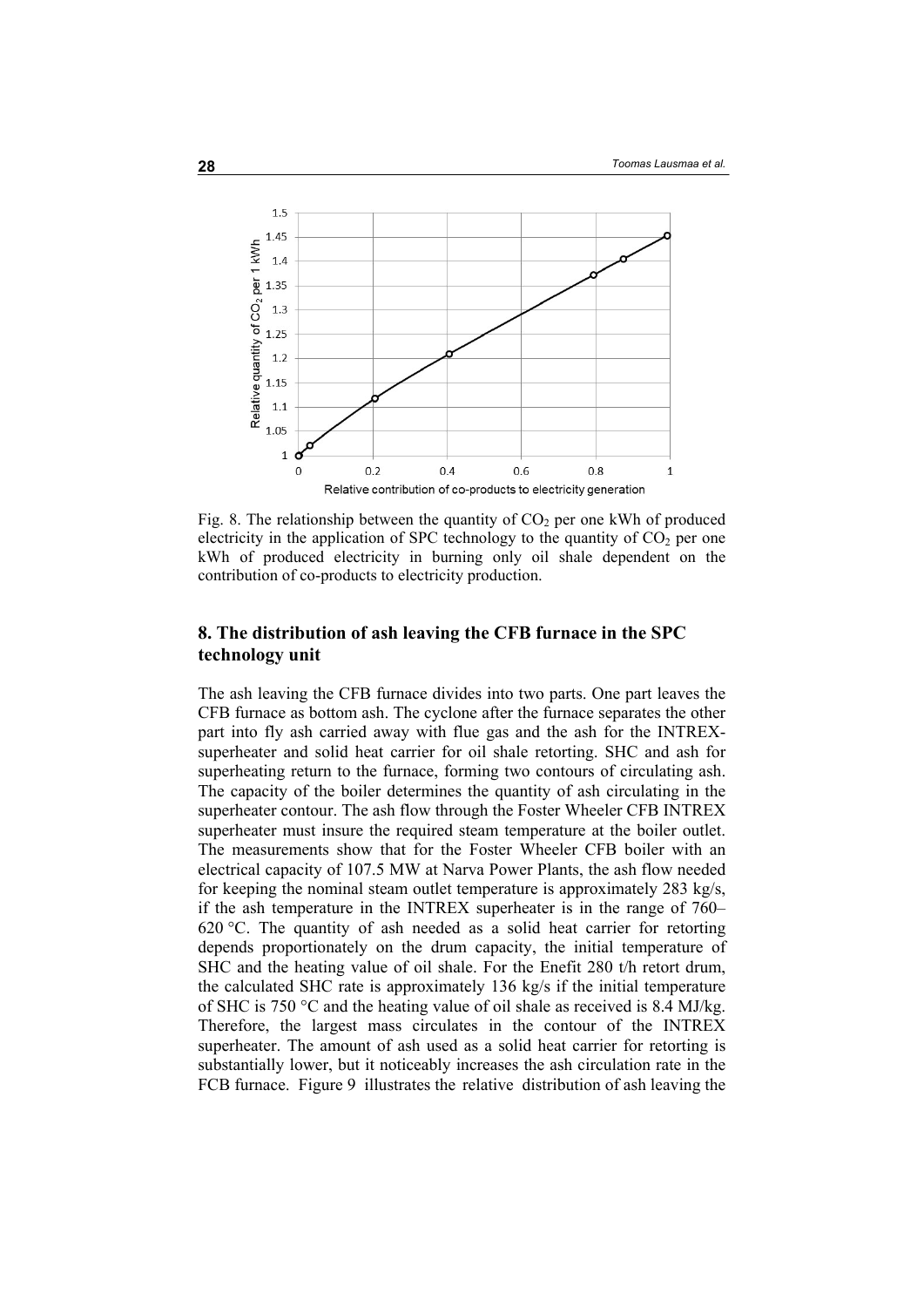

Fig. 9. The approximate relative distribution of ash flow leaving the furnace of the CFB boiler with an electrical capacity of 107.5 MW, integrated with the retort drum with an oil shale input capacity of 280 t/h. The heating value of oil shale as received is 8.4 MJ/kg and the initial temperature of SHC is 750 °C. The temperature in the INTREX superheater is in the range of 760–620 °C.

furnace of the CFB boiler with an electrical capacity of 107.5 MW integrated with the retort drum with a capacity of 280 t/h. The relation of bottom ash (Fig. 9) to the total amount of ash leaving the boiler is 40%. The measured relation is in the range of 30–37%, dependent on the heating value of oil shale as received [9].

#### **9. Conclusions**

The parameters and relationships of the shale oil and power cogeneration technology were calculated on the basis of thermal and mass balances of the retort drum, the circulating fluidized bed boiler integrated with the retort drum and the oil shale dryer.

The parameters of SPC technology depend on the initial temperature of solid heart carrier and the heating value of oil shale. Increasing the initial temperature of SHC from 750 to 800 °C decreases its quantity needed for retorting one mass unit of oil shale about 16.5%, the heating value of semicoke increases about 12% and the amount of generated electricity (kWh) per one kg of shale oil increases about 2.4%.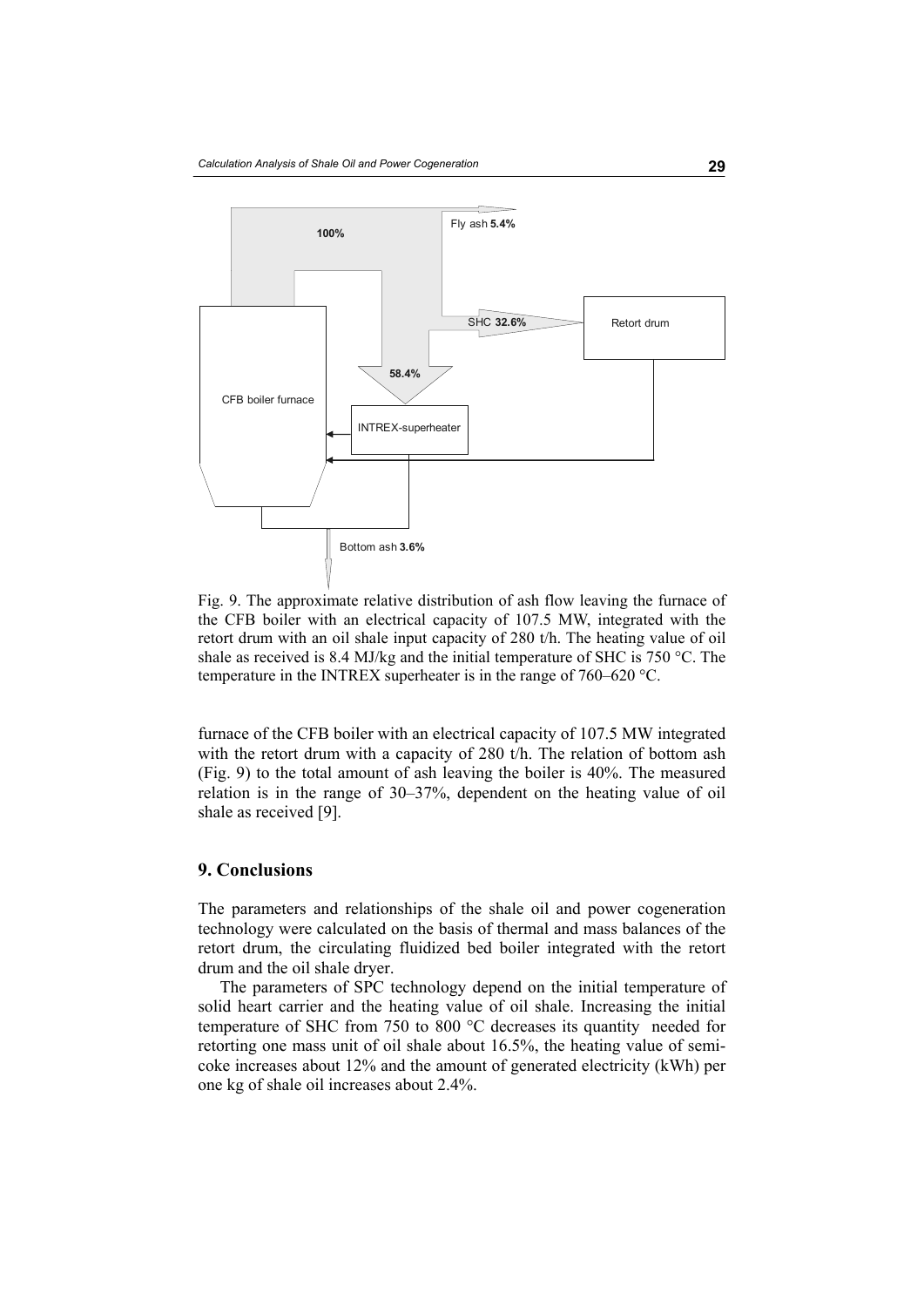At an initial temperature of SHC of 750 °C, the calculated parameters of SPC technology dependent on the heating value of oil shale as received were as follows:

- The electrical power generated per one kilogram of produced shale oil was 2.4–2.5 kWh.
- The calculated heating value of semi-coke (actually semi-coke  $+$  ash) was in the range of 0.7–1.1 MJ/kg.
- In the retorting process, the calculated relationship between the solid heat carrier and oil shale as received was in the range of 1.67–1.94.

The observed heating value of oil shale as received was in the range of 7–12 MJ/kg.

The application of SPC technology increased the content of  $CO<sub>2</sub>$  and water vapour in flue gas after the CFB boiler furnace and the formation of CO<sub>2</sub> per one kWh of generated electricity and per one kilogram of produced shale oil as well. As a result, the emissivity of flue gas increased.

The INTREX-superheater used most of the ash leaving the furnace of the CFB boiler. The amount of ash used as a solid heat carrier for retorting was substantially lower.

The Foster Wheeler CFB boiler with an electrical capacity of 107.5 MW was found to be suitable for utilization of semi-coke and retort gas produced in the Enefit new rotary drum reactor with an oil shale input capacity of 280 t/h.

#### **REFERENCES**

- 1. Hotta, A., Parkkonen, R., Hiltunen, M., Arro, H., Loosaar, J., Parve, T., Pihu, T., Prikk, A., Tiikma, T. Experience of Estonian oil shale combustion based on CFB technology at Narva power plants. *Oil Shale*, 2005, 22(4S), 381– 397.
- 2. Volkov, E., Stelmakh, G. The stages of research on creating commercial units for processing the oil shale fines. Development of the process "Galoter" in 1944–1999. *Oil Shale*, 1999, 16(2), 161–185.
- 3. Ots, A., Poobus, A., Lausmaa, T. Technical and ecological aspects of shale oil and power cogeneration. *Oil Shale,* 2011, 28(1S), 101–112.
- 4. Ots, A., Petersen, I., Poobus, A., Uus, M. The method for retorting solid fuel using ash formed in circulating fluidized bed as heat carrier. Estonian Patent No EE05368 B1, 15.12.2010.
- 5. Ots, A. *Oil Shale Fuel Combustion*. Tallinna Raamatutrükikoda, 2006.
- 6. Saar, G. Estimation of heating value of Estonian oil shale Kukersite. *Transactions of Tallinn Polytechnical Institute,* Series A, 1963, No 205, 37–54 (in Russian).
- 7. Ots, A., Mahlapuu, A. Calculation of oil shale composition on the basis of the technical analysis data. *Transactions of Tallinn Polytechnical Institute*, 1977, No 416, 3–10 (in Russian).
- 8. Mäeküla, A., Ots, A. Estimation of oil shale composition on the basis of its heating value. *Transactions of Tallinn Polytechnical Institute*, 1977, No 416, 19–24 (in Russian).